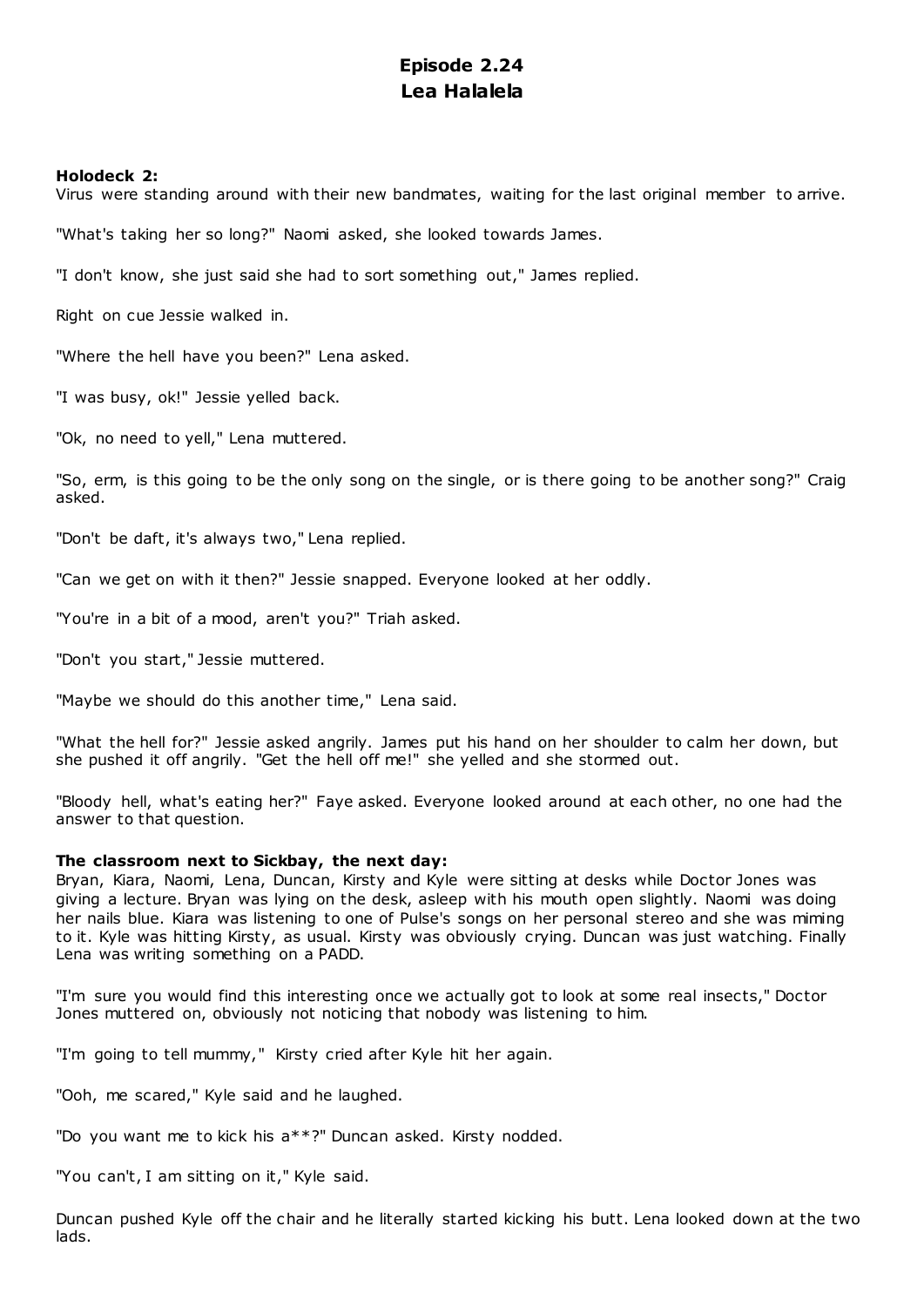"You go Duncan," Lena said, and she continued with what she was doing.

Naomi looked down too. "Aaw, isn't that sweet. Duncan's defending Kirsty," she said.

"What?" Kiara asked. Naomi groaned. Duncan started hitting Kyle on the head.

"Ow, you bully, leave me alone or I'll set my dad onto you," Kyle moaned.

"I'll set my dad onto him then," Duncan said.

"Your dad is too wimpy to do anything," Kyle said.

"Hey, you leave my dad alone you arsehole!" Duncan yelled and he accidentally knocked Kyle unconscious.

"Yey!" Kirsty said and she started clapping her hands.

"And this is what people used to call a Daddy Long Legs, people say that.." Doctor Jones said, completely oblivious to what was going on.

"Me good," Duncan said and he sat back onto his chair. Lena patted him on the head, which messed his hair up.

"Good boy," Lena said.

"Watch the hair," Duncan growled.

"God, he's just like his mother," Naomi said. Duncan glared at her. "Why does that glare look familiar?"

"For your safety Naomi, I suggest you be quiet," Lena muttered.

"He's only a kid," Naomi muttered.

Doctor Jones turned around after finishing what he was writing on the board. He noticed Kyle lying on the floor first, then he saw Bryan asleep. "What's going on, why aren't you paying attention?" he asked.

"You're boring the hell out of us, we don't need to learn about bugs," Lena replied.

"Secondly, why is Kyle on the floor?" Doctor Jones asked.

"Duncan knocked him out again," Naomi replied. Duncan and Kirsty giggled.

Doctor Jones sighed. "I warned him about that. This time I will tell his parents," he said.

"Like they would care," Lena muttered.

"That might be true, but I doubt Danny and Ian would be too happy if their best friends' son kept beating their son up," Doctor Jones said.

"If Kyle would leave Kirsty alone, Duncan wouldn't hurt him," Lena said.

"I'm going to talk to Duncan's parents after this lesson, and then I'm going to talk to Kyle's parents. This is none of your business," Doctor Jones said. Lena pouted.

## **Half an hour later:**

Doctor Jones was beginning to regret his decision when he was faced by a very peeved Jessie.

"Erm, maybe I should have just talked to James," Doctor Jones muttered.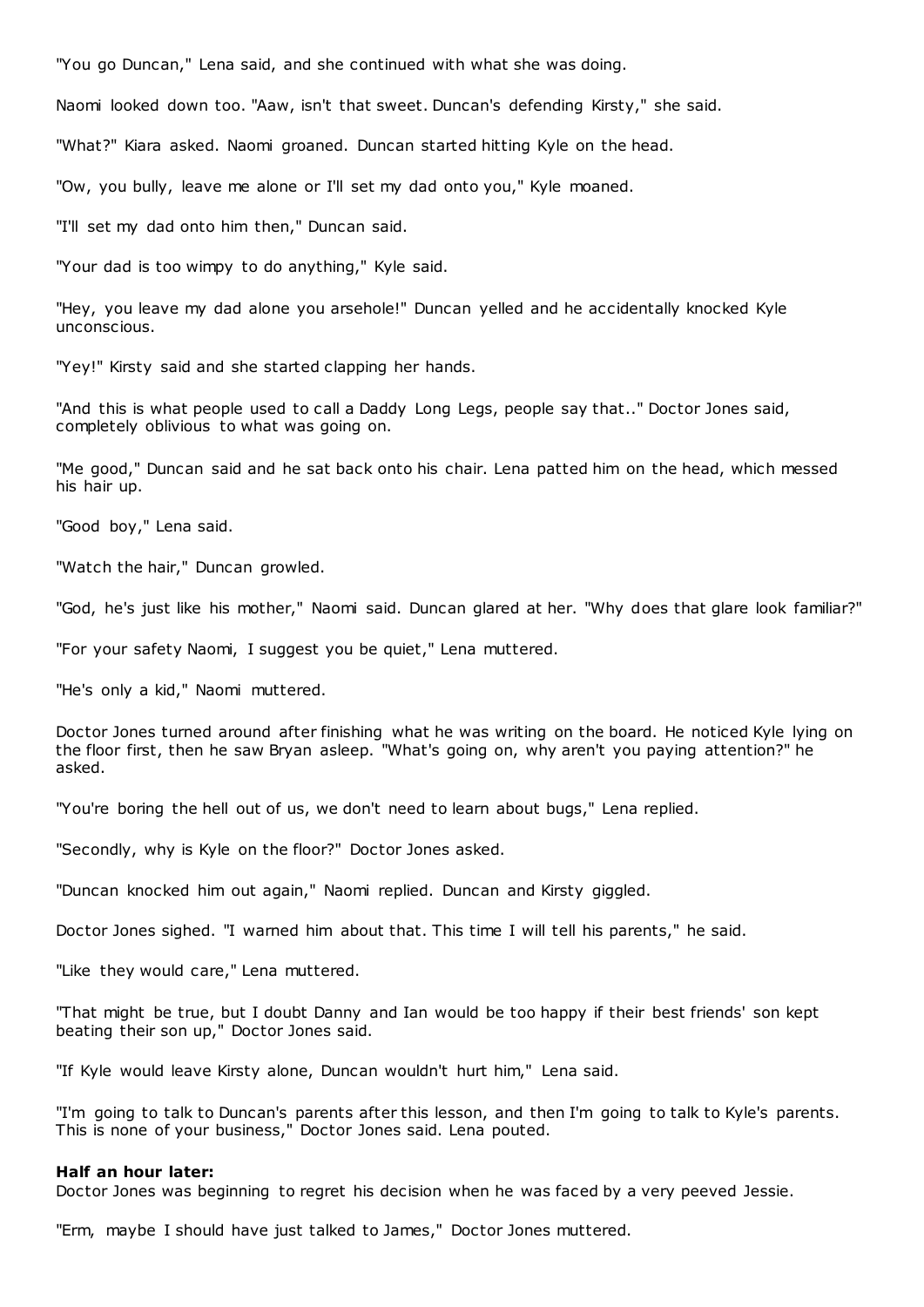"Maybe you should have," Jessie growled.

"Erm, as you probably will know, erm, Jessie would you stop looking at me like that?" Doctor Jones asked.

"Get bent," Jessie muttered.

"I tell you what, why don't you go back to where Danny and Ian are waiting," Doctor Jones said.

"Fine, I will!" Jessie snapped and she stormed out.

"How long has she been like that?" Doctor Jones asked.

"Since yesterday," James replied.

"And she hasn't told you why?" Doctor Jones asked.

"No, do you know why?" James replied.

"Er, yes, er I mean no. Never mind," Doctor Jones stuttered. James just gave him a confused look. "Anyway, I just asked you here to talk about Duncan. He keeps having fights with Kyle."

Duncan, who was sitting next to James, just giggled and looked proud of himself.

"According to Lena, Kyle keeps picking on Kirsty, and Duncan defends her," Doctor Jones said.

"Kyle's an arsehole," Duncan said.

"Erm, and Duncan swears," Doctor Jones said.

"And?" James said questioningly. Doctor Jones just stared at him oddly.

"He's only nine months old, he shouldn't be swearing, or starting fights with younger children," Doctor Jones said.

"No, but Kyle shouldn't be picking on his sister," James said.

"Brothers and sisters usually fight, that's just the way it is," Doctor Jones said.

"Duncan's just defending his friend, I know the feeling," James said.

"You do?" Doctor Jones asked.

"Jessie was bullied a lot in primary school," James replied.

Doctor Jones rolled his eyes. "You and Duncan are just as bad as each other. Fighting back always makes it worse."

"Yeah, true, but it used to make me feel better," James said.

Doctor Jones laughed nervously. "Obviously I'm getting nowhere with you. I just hope when, er I mean, if you have another child, they don't turn out like Duncan."

"Big bozo head!" Duncan yelled.

"Er.." Doctor Jones muttered.

"You deserved that," James said.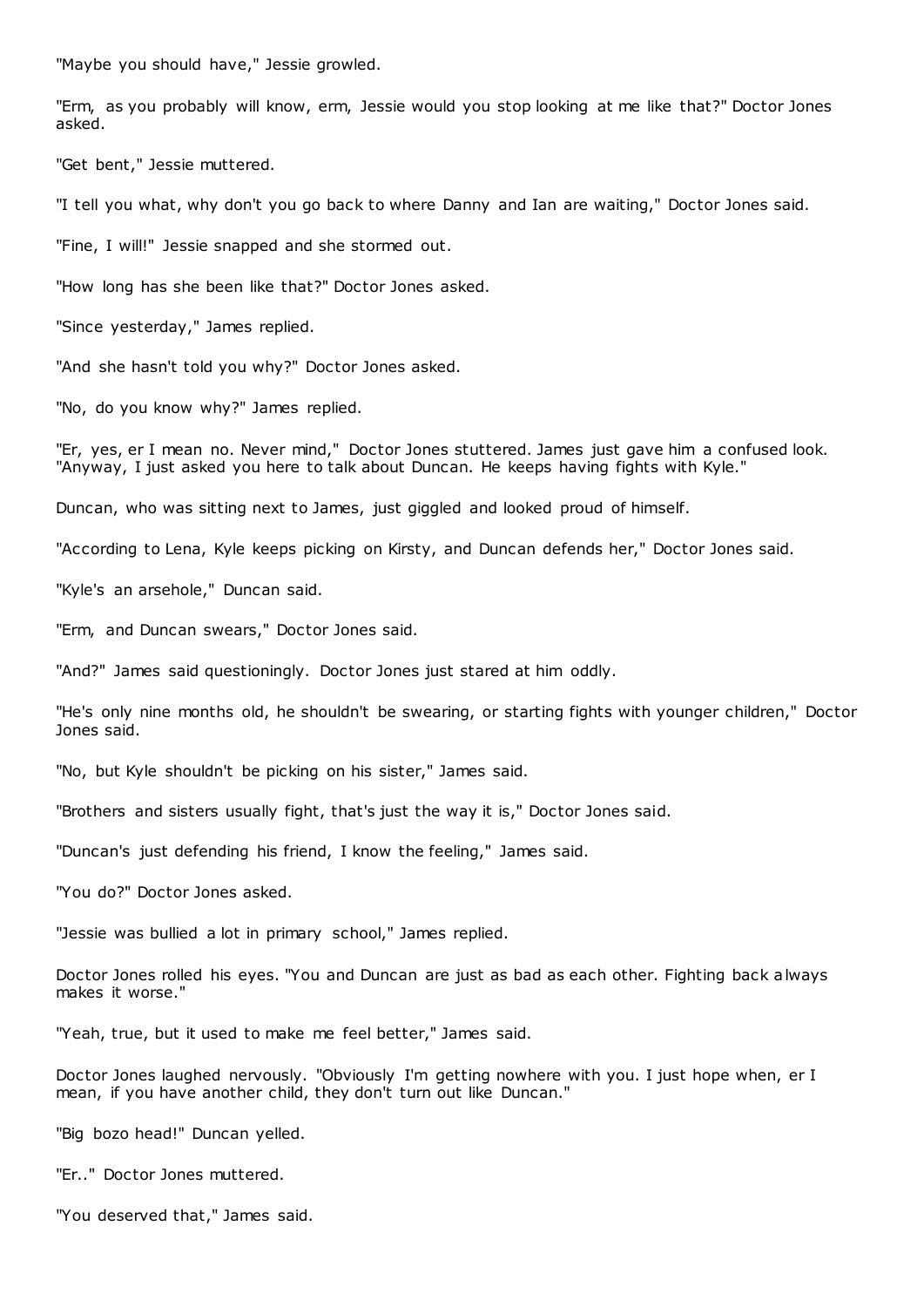"Er.. why?" Doctor Jones muttered.

"Forget it, you're just lucky you weren't talking to Jessie about this," James said.

"Maybe I would of been better off," Doctor Jones said.

"If you weren't a hologram I'd punch you," James said.

"Me too," Duncan said.

"That just proves my point. On your way out can you ask Danny and Ian to come in?" Doctor Jones asked.

James and Duncan just headed out. Duncan put his fingers up at Doc tor Jones as he did so. Doctor Jones rolled his eyes.

## **Back in the classroom:**

Bryan was STILL asleep. Naomi was writing something on the board. Kiara was STILL listening to music. Lena had also gone to sleep.

Kiara looked at the board, and she started laughing. Naomi had drawn a few pictures of Doctor Jones, and she had written something about Duncan and Kirsty.

Naomi turned Kiara's way and she grinned. "Duncan loves Kirsty," she chanted. Kiara started giggling like crazy which woke Lena up.

"What's going on.. aw crap, I'm still in here," Lena moaned.

"All you do is complain, so cut it out," Kiara said.

"Don't tell me what to do, brat!" Lena yelled.

"Why not?" Kiara asked.

"Because you're not my bloody mother!" Lena yelled in response.

Naomi groaned and she left them to it.

## **Sickbay, again:**

Doctor Jones had already talked to Ian and Danny, and now James and Ian were arguing. Danny was standing around shaking her head, with her arms folded. Jessie was sitting on the biobed, trying to keep her cool. Duncan kept glancing at Kyle, and Kyle kept giving him horrible looks. Kirsty was crying again.

"Your son is crazy, why does he keep attacking mine!" Ian yelled.

"Because he keeps picking on Duncan's friend, that's why," James replied.

"That's not his concern, it's just sibling rivalry!" Ian yelled.

"Maybe if you'd learn to control your son, mine wouldn't attack yours," James said.

"Ian, stop yelling," Danny said. Ian ignored her.

"You're telling me to control MY son, that's a funny one, Jamesy. Yours swears, hits people, calls people names.." Ian yelled.

"Just like his parents," Danny whispered. Luckily nobody heard her.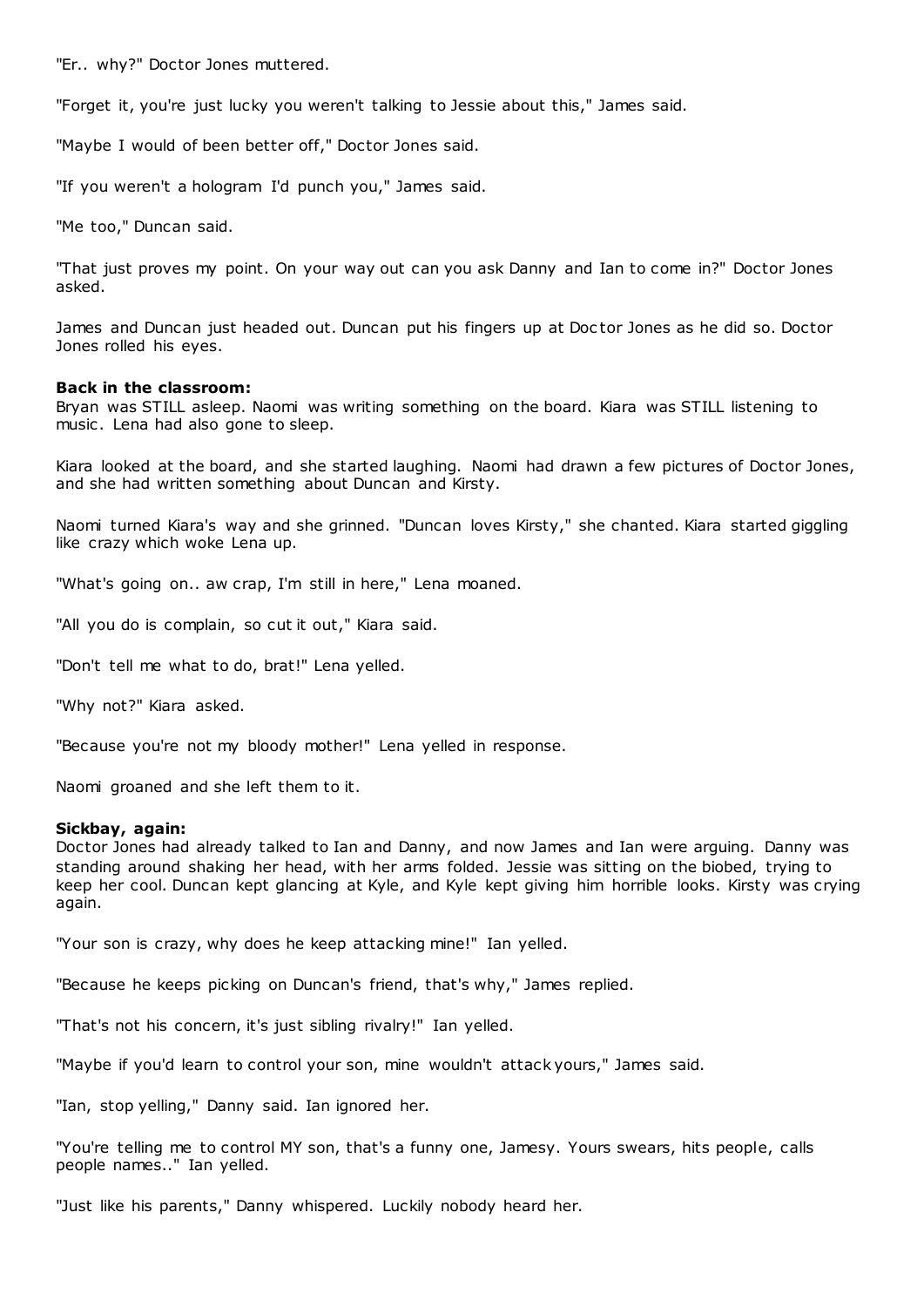"At least mine doesn't pick on little girls!" James finally yelled back.

"They're brother and sister, it's pretty normal. Maybe if Duncan had a sister he'd be doing the same!" Ian yelled.

"Would you two shut up!" Jessie yelled. The two guys stopped and they looked her way. "Can we just agree that Duncan and Kyle both did something wrong, I've got a bloody headache."

"Ok, but make sure this never happens again," Ian said. He walked out of the room. Danny groaned, she picked up both of her kids, and she followed him out.

"Duncan's just like you, do you realise that," Jessie muttered as she climbed off the biobed.

"If you say so," James said quietly.

"I want some Cherr' Coke," Duncan said.

"I know so," Jessie said and she walked out.

# **Later that night:**

Naomi and Bryan went up to Kiara's door, and the rang the door chime. They didn't get a response.

"Here let me, I have a knack for doors," Bryan said, he keyed in some commands on the side panel. Eventually the door opened, and the pair stepped inside. They looked around the room, it was dark, and nobody was around.

"That's strange, Janeway isn't even in," Naomi muttered.

Bryan headed towards one of the bedrooms and he looked inside. "Naomi, in here!" he yelled.

Naomi rushed into the room. Bryan was kneeling beside Kiara, who was lying on the ground. Naomi tapped her commbadge. "Wildman to Sickbay, there's something wrong with Kiara."

In: "Ok, I'm beaming her here now."

# **Sickbay:**

Kiara was lying on the biobed. Doctor Jones, Naomi, Bryan, Kathryn and Chakotay were standing around her.

"I do not understand how this could've happened," Doctor Jones said.

"Doctor, there has to be some reason why she's choking like there's no air, or Neelix farted," Bryan said.

"That's a very crude description, her lung stopped taking in oxygen," Doctor Jones mumbled to himself bitterly. Bryan rolled his eyes. "Well, I don't understand, but I will investigate."

Chakotay looked on in a daze, hesitant with his shoulders tense. "I have a theory."

"You have, how?" Doctor Jones asked.

Chakotay sighed, "it was just a story, a one my grandfather told me."

"Before or after the crazy gene?" the Doctor asked.

"Anyway," Chakotay said through gritted teeth, "the tale was to deter rebellious children of the tribe from outsiders. If they strayed into the woods, there was a chance they'd be the one who'd be caught by the wanderer."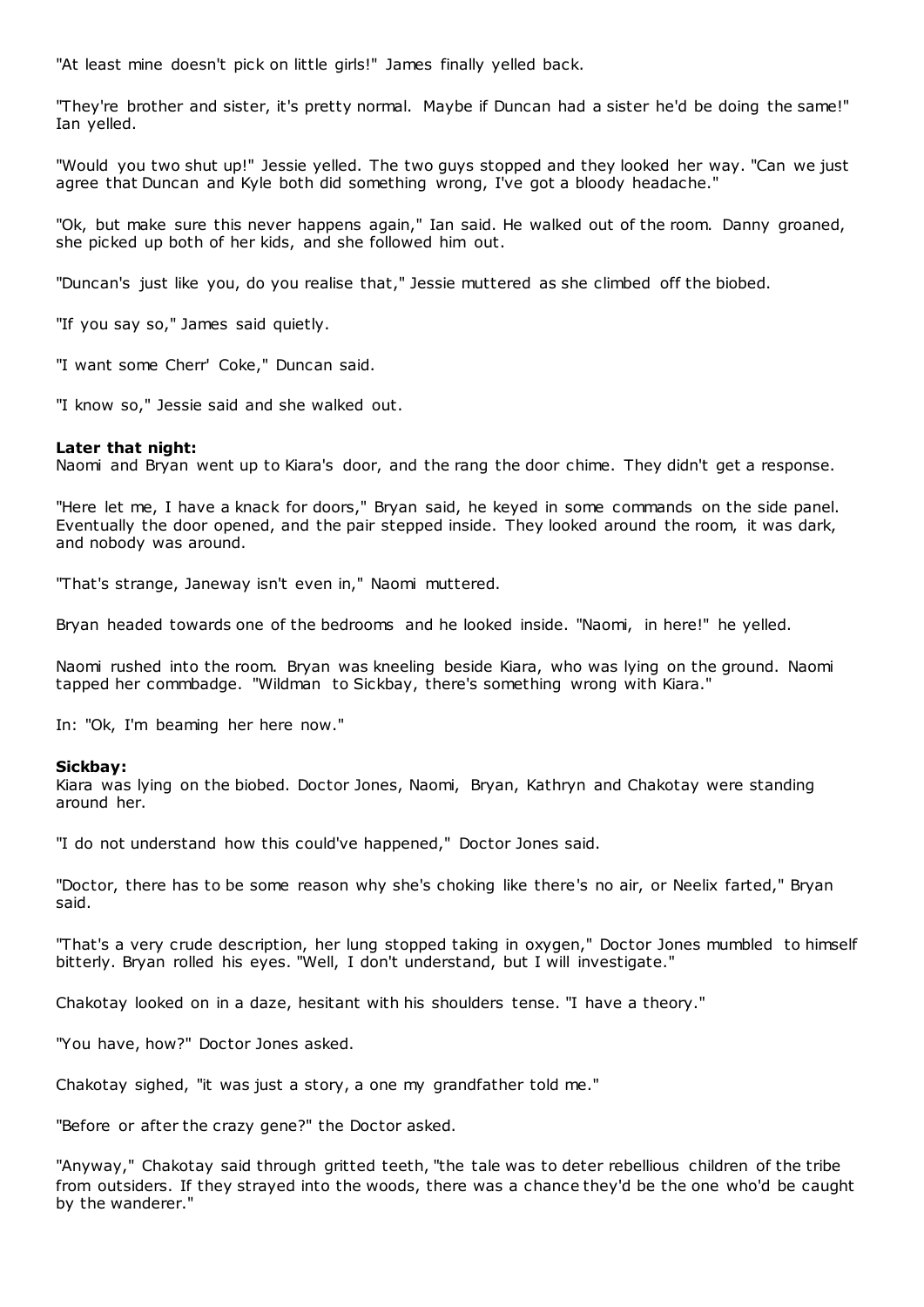The Doctor shook his head and continued his scanning.

"And then the scorpion stung him, and he learned the true meaning of peace," Kathryn said a touch impatiently. "What does this have to do with our granddaughter?"

Chakotay winced. While he was annoyed at the joke at his expense, he saw it from her side. "I'm sorry. The story was an old one from the days of the colonies. The wanderer was assumed to mean..."

"Oh my god, they knew about Voyager. Spooky," Bryan stammered, turning white.

Even Naomi looked at him with judgement. She tried to shake it off, "he's a baby."

"Yes. Go home," Kathryn sighed as gently as possible to the both of them. Bryan only took the hint and hurried out, still reveling in his discovery. Naomi only left to follow him. "So, this was an avoid the white man tale. It does not apply, one bit."

"It was said the curse could fall on their descendants. Lena would be considered mixed race, and then Kiara is half Q," Chakotay mumbled.

The Doctor scoffed as he straightened up, facing them again. "Ludicrous..." He noticed Kathryn's anger about to erupt, his eyes widened. "But erm, this does bring up an interesting, more scientific point."

Chakotay once again ignored him to focus on Kathryn. "I'm not insinuating anything, I..."

"Oh I get it," Kathryn said, pointing eye daggers. They had all been thrown by the time she turned to the Doctor. "What point?"

"Kiara is a Human Q hybrid, a first of her kind. The question is, why would she begin to suffer now?" the Doctor mused.

"Q dropped the charade recently. It's probably been brewing since then," Chakotay replied.

The Doctor glanced between his scans and him with a grimace. "I don't think so. It's more likely that this condition was escalated from her sudden ageing. Whatever this is, it's accelerating, spreading throughout her system."

"What?" Kathryn hissed.

Chakotay tried to swallow a growing lump in his throat. "It'll target vital organs, shutting them down." The Doctor stared, annoyed at him. "Exactly like the Lizwe, only it skipped a generation with Lena."

Kathryn ground her teeth to nearly paste. "This wanderer illness again? It could be a coincidence. Can you cure it?"

"I have a few ideas I can work on right now, however the prognosis isn't good until I discover why this is happening," the Doctor answered. "The Q compatibility might be tricky what with her DNA appearing fully human, but it's..."

"Yes, yes, just do it," Kathryn said, shooing him away. Only instead she walked off to the middle of the room to leave him to it. Chakotay dared to follow her. "If it'll make you happy, what does your people do about this Lizwe?"

Chakotay blankly stared for a while, collecting his thoughts and trying to calm himself. "Nothing about my granddaughter dying makes me happy, Kathryn."

Kathryn's shoulders slumped, her eyes squeezed shut for what felt like minutes. "I'm sorry, that was..." She saw him nod, smiling weakly at her. "Well, was there anything?"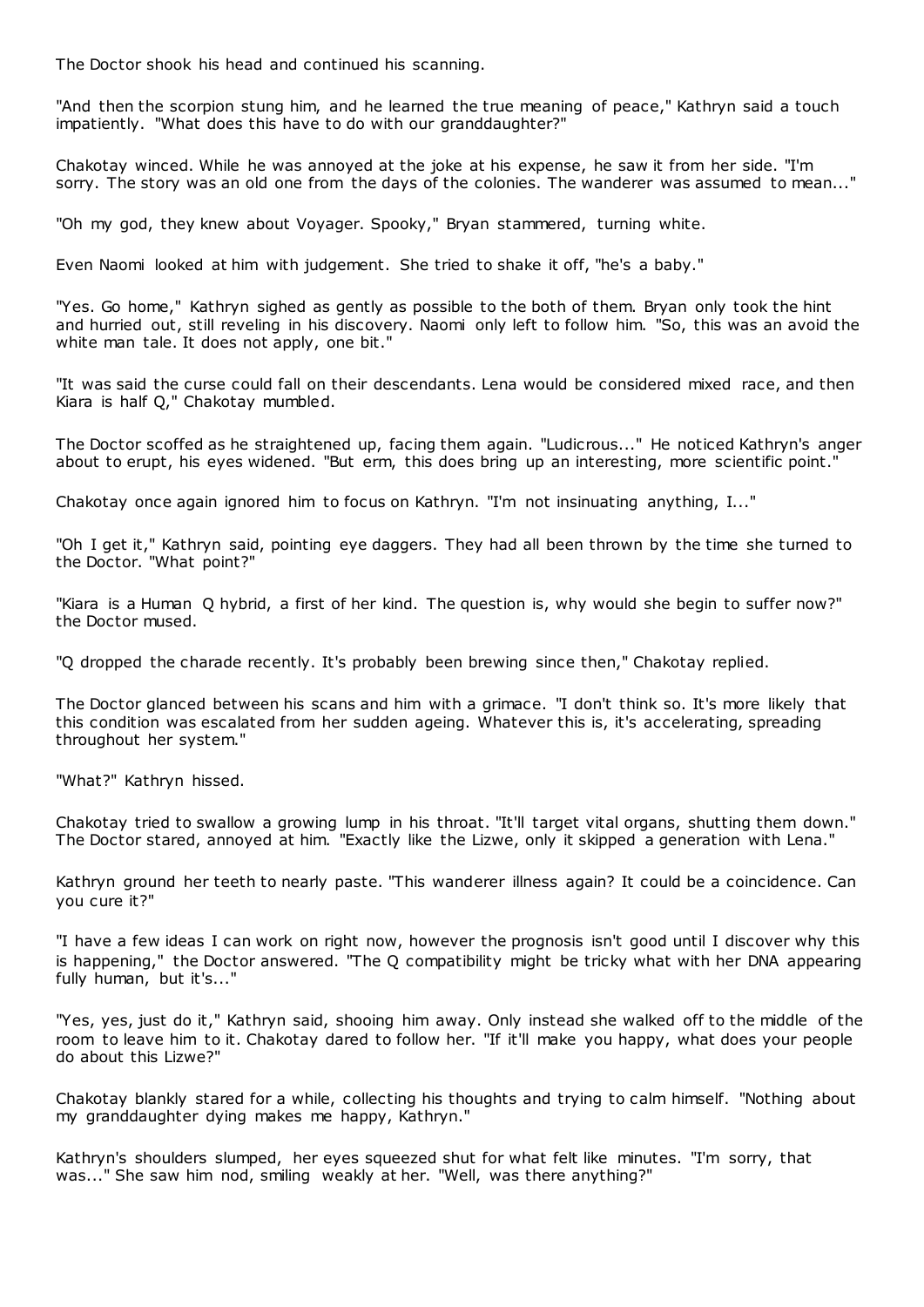"I remember there was a ritual, yes. Although it changed slightly everytime my grandfather told it," Chakotay said. Kathryn's blank stare in his direction made him sigh. "This was a different grandfather, if you must know."

"It can't hurt to give it a go. Do you remember any of it?" Kathryn asked.

Chakotay smiled wearily. "Not fully. I'll have to do a vision quest, hopefully I'll get the answers there. All I do remember that was the same everytime is the victim's mother performed it."

Kathryn cringed, "Lena." Chakotay nodded, also wincing a little. "She's never been interested in her heritage, both sides of it. And Kiara..."

"She still loves her, Kathryn. That doesn't go away," Chakotay said in a strained tone. "This could work, but if it doesn't it may keep her occupied during this. Like you said, no harm in trying."

## **The Ready Room:**

Kathryn had invited Chakotay inside ten minutes earlier, but he had not said anything but a little grunt. She patiently waited, at least until her cup was empty.

She was about to say something when he spoke up after all, "there could be harm in trying."

Kathryn held her tongue for the moment. "Why?" she asked instead of several swear words and glaring.

"They called it the Lea Halalela," Chakotay started to explain. Kathryn mumbled a they to herself. "It's a ritual to resurrect the dead."

"Are you trying to get punched? It's not that hard to, you know," Kathryn said as calmly as pos sible.

Chakotay didn't react as she expected, he remained calm, almost accepting. "That's not it. If Lena's heart isn't in it, then the ceremony will fail. No one else can do this either. Father didn't explain, but he said I couldn't take her place. And only a member of the tribe, by blood."

"So not me either," Kathryn groaned, rolling her eyes to the side. "We have to hope the Doctor discovers a cure, and soon. If the unthinkable happens, you can do your little death ritual however many times you like."

"Kathryn," Chakotay whispered, his mood managed to get even lower.

"One of us is going to have to tell Lena anyway. We might as well do it all together," Kathryn said.

"All?" Chakotay wondered aloud. Kathryn managed a weak smile and nod. He nodded as well.

## **The Mess Hall:**

Lena, James and Duncan were at one of the tables in the middle of the room. Duncan was busy stuffing his face with chocolate, while Lena and James were just drinking Cherry Coke.

"So when the hell is Jessie going to get out of that b\*\*chy mood of hers?" Lena asked.

"She's out of it, Lena. And I wish she wasn't," James replied.

"What do you mean?" Lena asked.

"Well lately she has two moods, so take a guess," James replied.

"Aah, the freak people out mood. Wow, she changed suddenly," Lena said.

"Tell me about it, something's really wrong with her. Doc did an examination two weeks ago and she only told me that he said she was ok," James said.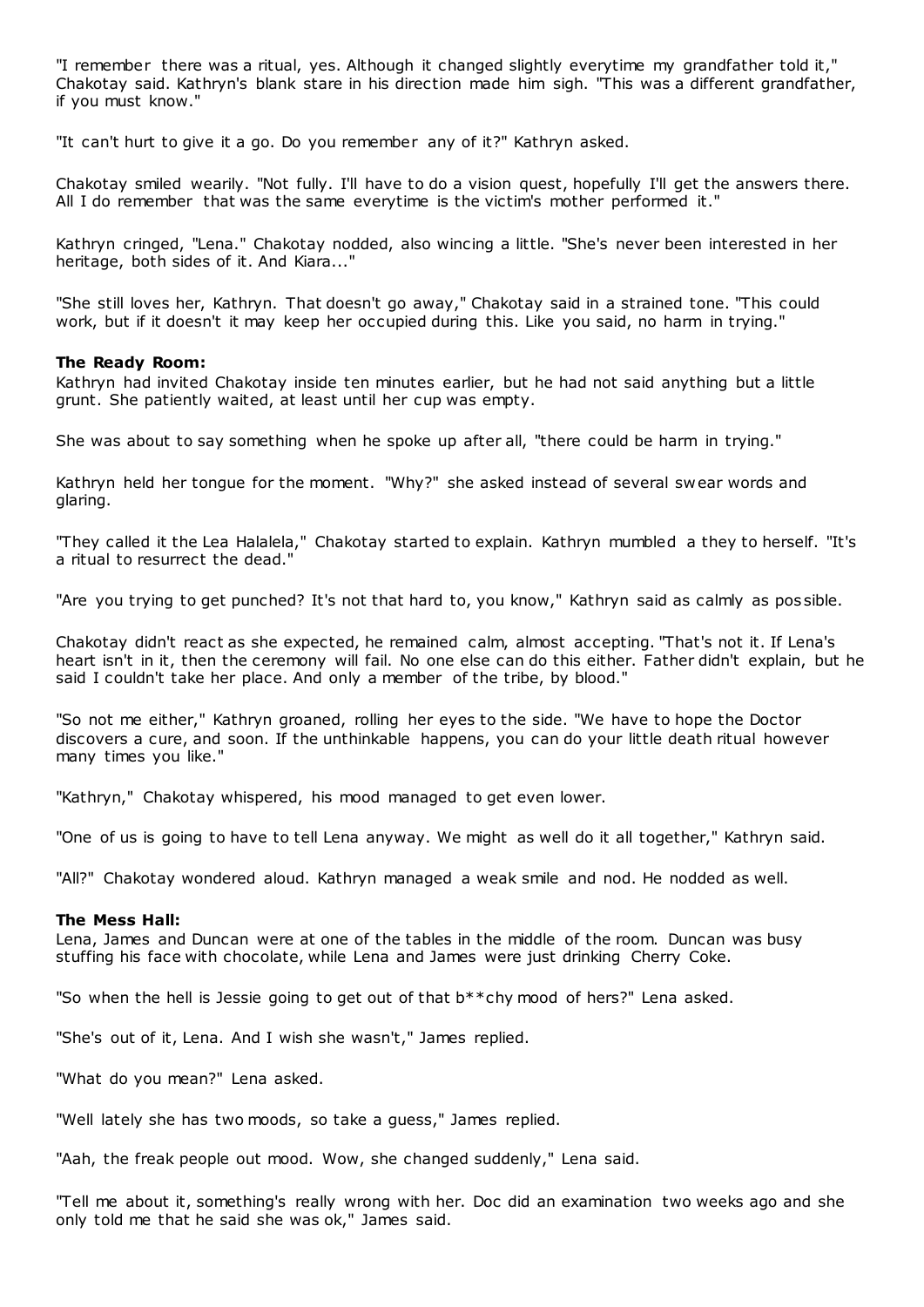"Why don't you ask Jones himself, I wouldn't trust Jessie's word for it. She's like me, she doesn't like telling people if she's ill," Lena said.

"Don't I know, but I have a feeling Jones won't tell me if there was. If she's keeping something a secret, then she's told Jones to keep it from me," James said.

"Typical, that's the usual story," Lena said.

Chakotay and Kathryn came over to the table.

"It wasn't me," Lena blurted out.

"What wasn't?" Kathryn asked.

"Oh sorry, just instinct," Lena replied.

"Well this time you're not in trouble. We need your help," Chakotay said.

"What for?" Lena asked.

## **Holodeck One:**

Kathryn, Chakotay, Lena, James and Duncan went through the main doors. The three younger crewmembers looked around in awe. They were in the middle of a beautiful jungle in the middle of the night. The full moon's light was reflecting off the nearby lagoon.

They were standing nearby a huge stone slab, which was surrounded by twenty posts that had small flames on top of them.

"Wow, what is this place?" Lena asked.

"This is the place where they perform the Lea Halalela ceremony," Chakotay replied.

Lena glanced at James, he shrugged, then back at her dad. "The Lee has a lah lah what?"

Chakotay closed his eyes in a grimace, while Kathryn tried not to smirk. "Like mother like..."

"It's named after you, so must be good," Duncan spoke up, smiling.

Kathryn cleared her throat, "not quite."

"Okay, maybe we should just..." Chakotay said to her. They both nodded. Chakotay turned back to Lena, face pained. "Kiara's ill. This ceremony is supposed to help her if the Doctor can't find a treatment."

"Kiara?" Lena scoffed. "What did she do this time, get a paper cut. Where's the Red Alert?"

"She's dying Lena," Kathryn said.

James and Lena stared at her in shock and disbelief. "You've gotta be kidding me," Lena said.

"No, I wish she was. The ceremony however is a one of revival, so it must be done after... it happens. You..." Chakotay said.

"Why the hell do I have to do it?" Lena growled.

Chakotay felt his throat throbbing again. He noticed Kathryn beside him struggling to answer as well. "You have Native American heritage, my tribe's blood running in your veins." Lena stared at him intensely, reminding him of her mother's worst glares. "If I could, I absolutely would. Apparently I'm not strong enough."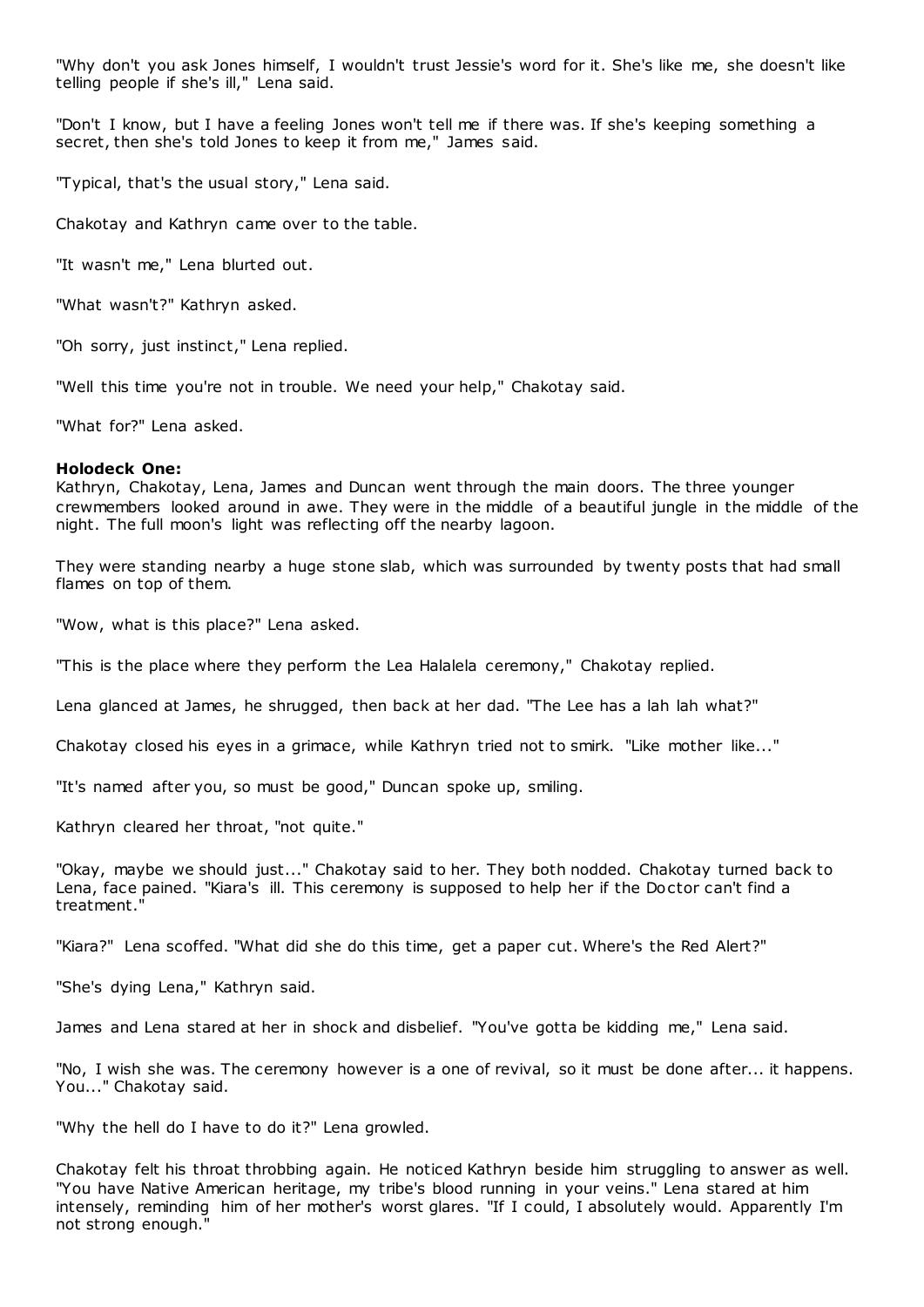"Oh great," Lena said sarcastically.

"The problem is that we can't force you to do it, and you're going to have to see through your anger for her for it to work," Chakotay said.

"I didn't understand that at all," Lena muttered.

"Lena, if you go into that ceremony forced, the gods will sense it and they won't revive Kiara. If you go in angry at her, then the gods are likely to kill you, and not do anything for Kiara," Chakotay said.

Kathryn's head snapped to the left, her eyes wide and piercing. Chakotay melted instantly. "You didn't say Lena would be in danger too."

Chakotay tried to pick himself back up, but the glares from both sides grew more intense. "I... that's how I interpreted it. I could be wrong, I'm sure."

"Dickhead father of the year award goes to, this guy," James commented.

Duncan shook his head and folded his arms, tutting once. "Dickhead," he said right before kicking one of Chakotay's feet. He had to hop for a bit until the pain eased a bit.

"Yes, I don't have any competition or anything," Chakotay muttered, briefly eyeing a smiling proudly James.

Once he was standing on both feet, Kathryn gave him a similar tap making him grit his teeth. "Anyway," she said, sending a glancing hint toward Lena.

"What?" she said, looking confused.

Chakotay sighed in relief. "It's okay. You won't fail, it'll be fine."

Lena made a loud huh sound, both eyebrows raised quizzically. "So I'm supposed to go in all sickly sweet mummy like?"

"You don't have to. Believe it or not but in your own way you do care for Kiara, you just have to believe it for yourself. That at least would be enough," Chakotay said.

"Why would I care about her, she's totally selfish. All me, me, me when it was my life that didn't happen, when she hogged my childhood. Spreading rumours about me and him," Lena said, gesturing her thumb at James. Everyone seemed to grimace in their own way. "It wasn't just me. You as well. How can I forget?"

"Lena, she's not even five years old yet. You can't expect a four year old to act mature, do you?" Kathryn asked.

"That's the same old excuse," Lena muttered.

"It's not an excuse, it's the truth. She may sometimes act the age she looks, but inside is still that four year old child," Kathryn said.

Lena rolled her eyes, "and there it is. You forget that I'm still a kid too. A kid who doesn't remember being four, not really."

Chakotay and Kathryn exchanged similar expressions of guilt. Kathryn turned back to her first. "We haven't forgotten. We just hope that you see how similar you both still are, and well..."

"Spare me," Lena grunted. "I'll still do this leelahaladooda, if you cut it out with the guilt trips."

"Guilt trips?" Chakotay said curiously, and a little offended.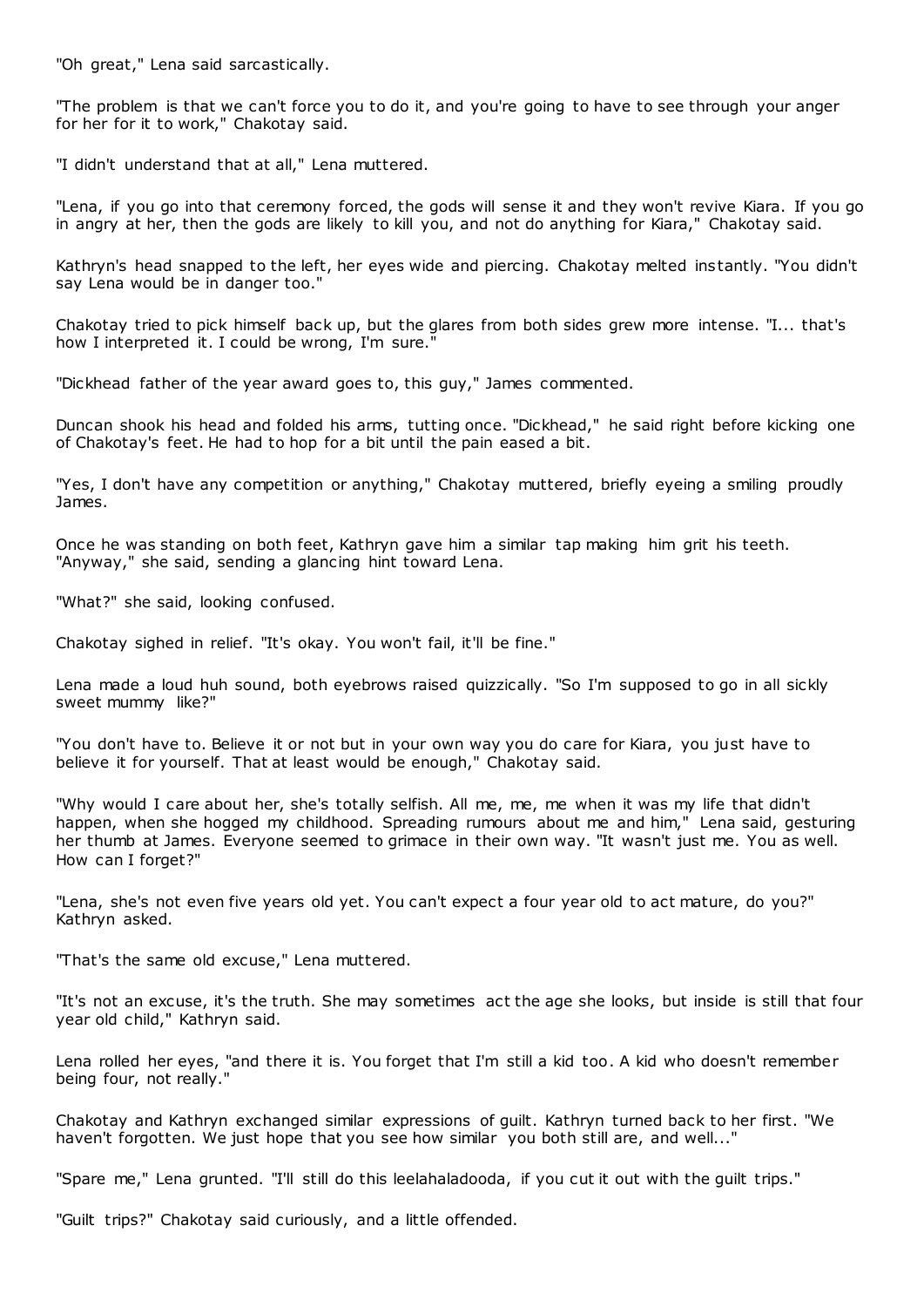"Stop being legitimately upset at your real identity crisis, you should be over it by now and it's your fault you're not. But Kiara. Your problem is totally lesser cos you're older..." James said as if he were writing a list.

"Yes we get it," Kathryn cut in.

Chakotay stared at James blankly. "Why are you here again?"

"Unlike you guys, he has my back," Lena said huffily.

"Lena," Kathryn said sadly, reaching out to gently grasp her shoulder. "That's not true, we do. We just want what's best for both of you."

"All right, you've made your point. What do I have to do then?" Lena groaned.

Chakotay brought a PADD out of nowhere and he handed it to Lena. She read through it quickly.

"I can't even read this, how am I suppose to chant that?" Lena asked.

"You don't, you have to sing it," Chakotay replied.

James laughed a little. "So that's why Janeway can't do it." Lena smirked to herself.

Kathryn put her hands on her hips and she glared at him. "What's that suppose to mean?" she said angrily.

"It'll wake the dead at least, I suppose," James whispered to Lena and Duncan. They both giggled.

"I still heard that! How dare you!" Kathryn snapped. Chakotay put his hand on her shoulder.

"Calm down Kathryn, don't let him get to you," Chakotay said comfortingly.

"Fine, I don't know why I keep letting him off," Kathryn muttered.

"First," Chakotay said while clearing his throat. "You need to get used to the ceremonial clothing," Chakotay said and he handed another PADD to Lena.

"No, not wearing this. It's not me," Lena moaned.

"Tough, you can't perform a ceremony in your usual clothes. Luckily the ceremony doesn't mention anything about having to have your hair a natural colour," Chakotay said.

Lena rolled her eyes. "I was going to have my hair purple this week for the next Virus single," she said.

"No, orangey red is bad enough," Kathryn muttered.

"Ok, fine," Lena moaned.

"I'd better get back to Sickbay," Kathryn said. She headed towards where the doors used to be. They appeared on command and she walked out.

"You'd better get changed, Lena," Chakotay said. Lena groaned and she headed out too. Chakotay looked at Duncan and James. "Seriously, why did you tag along?" Duncan stuck his tongue out at him. "Kid in tow?"

James' eyebrow raised a bit, he looked on disapprovingly. "Isn't there anything I can do to help here?"

"You'd better not be thinking what I think you're thinking," Chakotay said.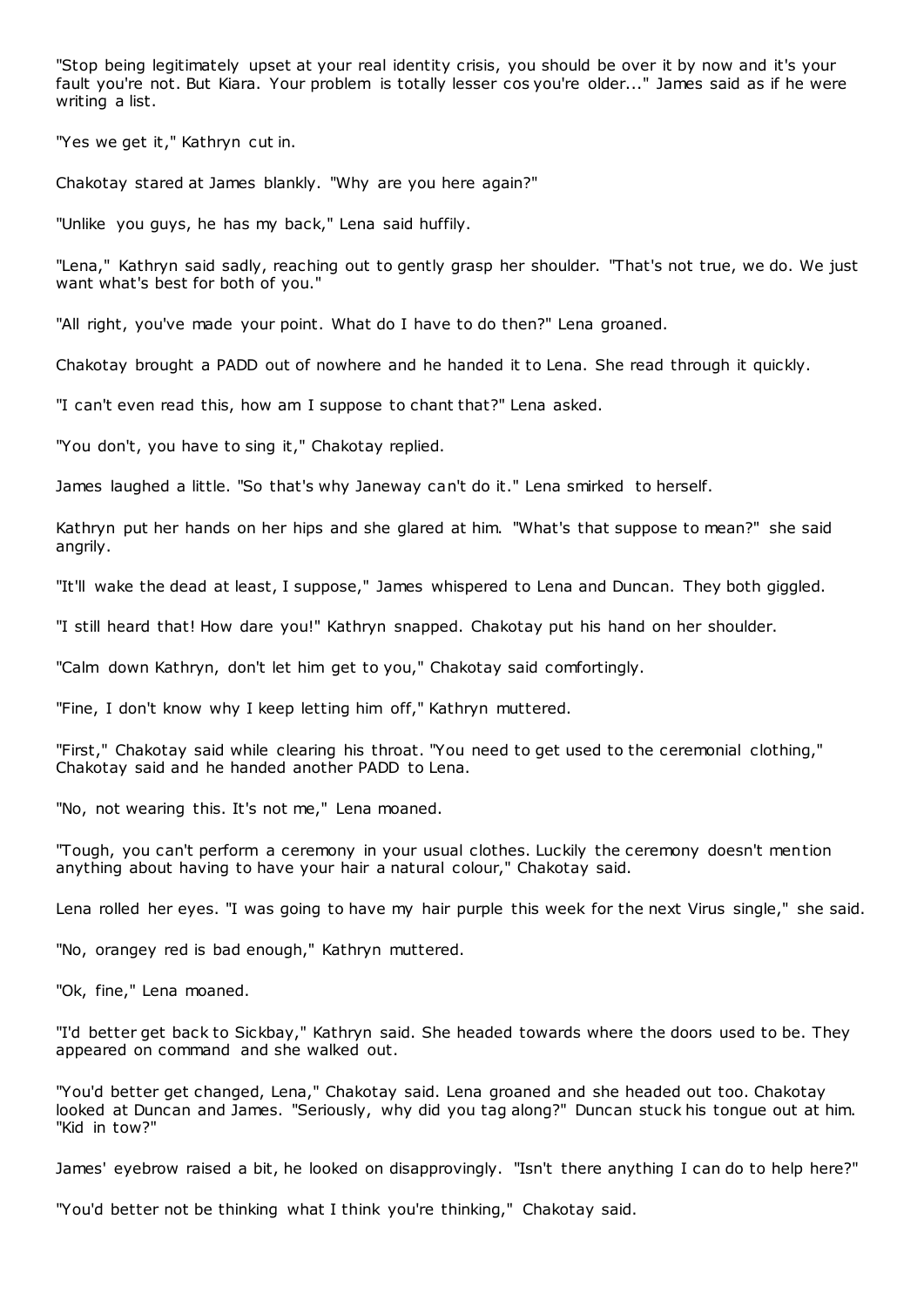James glanced side to side, then down at his son. "I'm pretty sure I said it." Duncan nodded quickly.

Chakotay sighed a touch impatiently. Neither of the pair had any idea why. "I didn't think this was your usual style." He noticed Duncan about to kick again, so stepped back hurriedly. "Or Duncan's."

"Aaw, I wanna sing," Duncan moaned. Chakotay groaned, and he walked away.

## **Lena's Quarters, a few hours later:**

Lena heard the door chime, and she rushed over to the door. Then she remembered that she was wearing her ceremony outfit: a small turquoise jacket, half sleeved, that was tied in the middle. A long skirt the same colour as the jacket but with a gold, patterned part at the top. Four gold bracelets hanging on both of her wrists. Painted black dots on her forehead, above her nose, and on her chest.

"Give me a minute," she called.

"Oh come on Lena, I need to talk!" Tani's voice yelled from outside.

"As long as you promise not to laugh at me when you do come in," Lena said.

"I'm not in the mood to laugh!" Tani's voice yelled.

Lena sighed, and she opened the door. As soon as Tani stepped inside, Lena headed towards the sofa.

"I didn't know you liked that sort of clothes," Tani said.

Lena groaned, and she sat down. "This top is awful," she muttered.

"Then why wear it?" Tani asked.

"Haven't you heard, I have to perform a damn ritual, this is what I have to wear. I have to get used to it," Lena replied.

"I think it looks nice," Tani muttered, and she sat next to her friend.

"Yeah, but it's not me," Lena said.

"So when's the ceremony?" Tani asked.

"I don't know, it depends on when Kiara actually dies from the illness," Lena replied.

"Erm, why does that sound dodgy?" Tani asked herself.

"Because the ceremony was originally used to revive the dead," Lena replied.

"So you have to wait around for death to come, sounds really nice," Tani said.

"Yeah well, I've been practising for hours, the singing seems the easy part to it," Lena said.

"What's so hard about it then?" Tani asked.

"I can't be angry at Kiara and do the ceremony. I have to forgive her and everything, you know all that kind of rubbish," Lena replied.

"Well when you learn how to forgive her, will you teach me how you did it?" Tani asked.

"Why?" Lena asked.

"I want to forgive Ashley and apologise for what I've done, but I can't," Tani replied.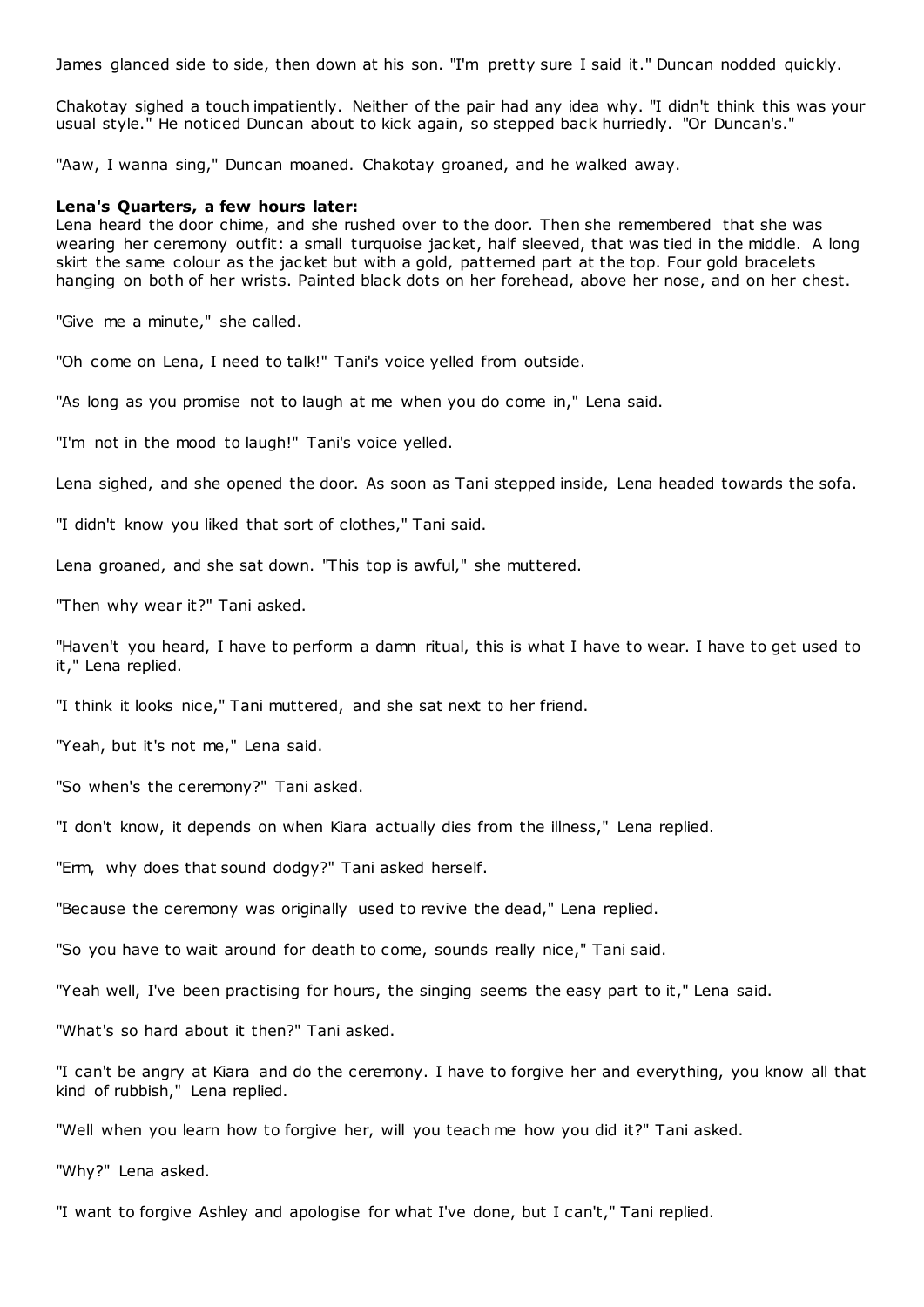Lena groaned. "I thought you two had sorted that out."

"I wish we could. So when you do figure out how to forgive and forget, teach me ok," Tani said.

"Erm, I'll keep that in mind," Lena said.

"Thanks Lena," Tani said, she stood up and she left the room.

# **The next day, Sickbay:**

It was early morning, so the room was dark and deserted, more or less. Lena walked into the room, still in her ceremony outfit, and she went over to Kiara's biobed. She was still unconscious.

"Computer, activate the EMH," Lena commanded.

Doctor Jones appeared and he immediately went over to Lena after saying his usual phrase.

"How is she then?" Lena asked.

"Just last night both of her kidneys, and several less vital organs failed. If my calculations are correct the next vital organ to fail will kill her," Doctor Jones replied.

Lena just watched Kiara lying still and pale while she stood in midthought. Doctor Jones slowly headed towards his office.

Somebody rushed into the room which made both Lena and Doctor Jones jump in surprise.

"Doc, I need your help," Ashley said frantically.

Doctor Jones rushed over to him. "What is it?"

"It's Tani, no time to explain," Ashley replied, he rushed back out of the room. Doctor Jones quickly put the mobile emitter on his arm, he and Lena rushed out after Ashley.

They didn't have to go very far. Once they caught up with Ashley. He was kneeling beside Tani who was unconscious on the floor.

Doctor Jones knelt down and he scanned Tani, while Lena just watched nearby.

"What's wrong with her, Doc?" Lena asked.

"Quite a lot of things, we'd better get her to Sickbay," Doctor Jones replied.

# **Later:**

Tani was lying on the biobed beside Kiara's. Lena stood in between both, glancing between them.

"Ok, you want to know what's wrong with her. Well, like I said earlier a lot of things. She's mainly emotionally depressed, but that on it's own didn't make her collapse, obviously. She's got a stomach bug that has to be treated in it's first day because for some reason her own immune systems can't fight it off. As far as I can tell she's had it for two weeks, and that's what caused her to collapse," Doctor Jones said.

"Why wouldn't she want it treated?" Ashley asked.

"I mentioned the depression mainly because I think that has something to do with it," Doctor Jones replied.

Lena covered her face with her right hand, and she turned away from the biobed.

"I don't understand, why would she want this to happen to her?" Ashley asked.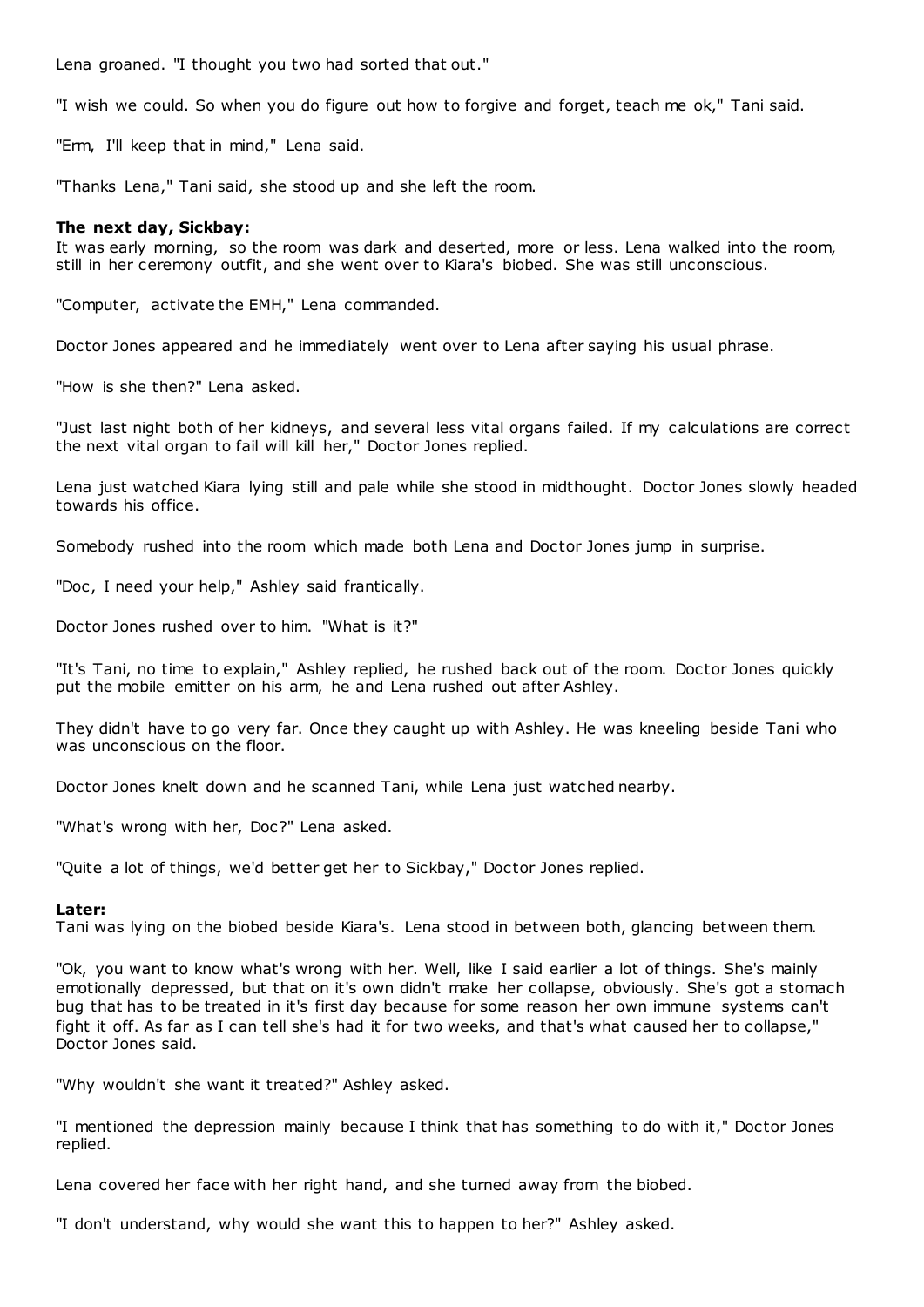Lena turned back around. "She came to my quarters last night, she seemed out of place. She said something about her wanting to apologise to you about something."

Ashley frowned in confusion. "Lena, that doesn't make any sense. We talked it out, it's fine. We're fine."

"I don't know, and I frankly think you have no clue what so ever," Lena said.

"No need to take it out on me, I feel bad enough already," Ashley muttered.

"Would you two calm down. I can t reat her still, but she can't get over this depression unless both of you help her," Doctor Jones said.

Lena rapidly shook her head, "but, she's been okay. She was getting better, accepting what she did, making amends."

"I noticed too," Ashley said. "What else can we do?"

"Just continue to be her friends, she certainly needs them," Doctor Jones said.

Lena focused on Kiara's bed looking sullen. "Yeah."

# *Captains Personal Log Supplemental, Take Four: Doctor Jones has reported that the ceremony should take place in an hour, Chakotay and I have gathered eighteen other crewmembers to join.*

## **Holodeck 1:**

Lena along with Tani and Ashley came in through the main doors and they met up with James and Jessie.

"We heard what happened, are you ok?" James asked.

"I'll live," Tani muttered. She gestured her head towards Lena as a hint.

Jessie nodded, taking the hint. "Lena, I'm sorry, was it..." she hesitated.

Lena sighed. "Her last remaining lung collapsed, luckily she was still sedated so she didn't feel any pain."

"Are you ok?" Jessie asked.

"I thought I'd be happy if she did die," Lena replied, and she tried to smile at her own joke, but failed.

Jessie suddenly perked up. "How about a group hug?"

"Er James, she's scaring me," Lena said.

James smiled awkwardly, "yeah just roll with it."

"Group hug?" Jessie said, sounding upset. James and Lena looked at each other and they sighed. They hugged Jessie. Lena dragged Tani into the hug as well. Ashley tried to keep a straight face as he watched.

Chakotay walked over to the hugging group. "It's time," he said calmly. The group separated, and Lena fixed her hair which had somehow gotten out of place.

"Lets get this over with," Lena said.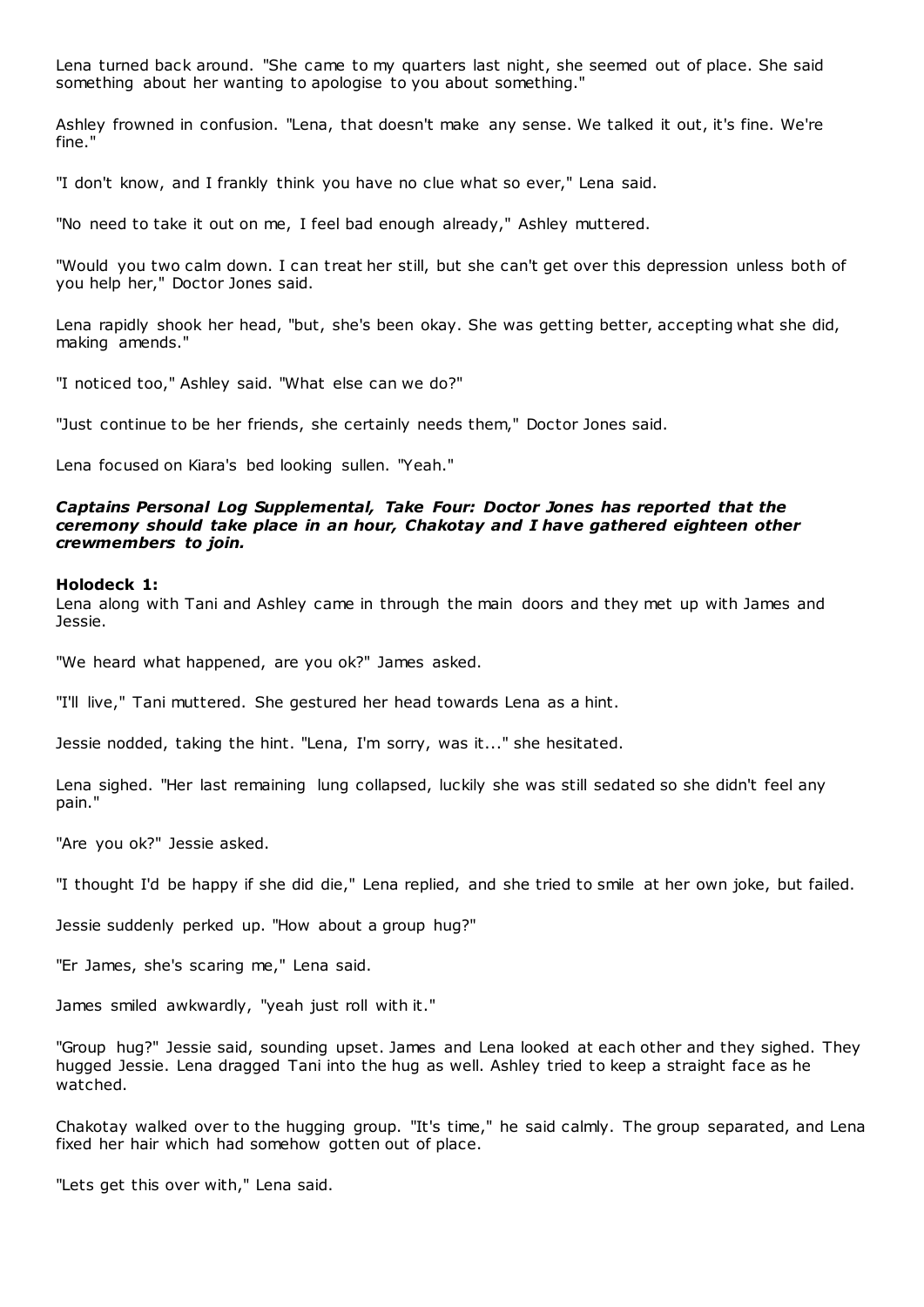Twenty main characters were standing around the stone slab, in a large circle. Each character was standing in front of one of the posts. Lena was standing behind the stone slab. Kiara was lying on it with her arms crossed over her chest. Next to her head was 3 strange and small bottles.

The circle of characters, in order, played out like this: Kathryn, Chakotay, B'Elanna, Tom, Bryan, Naomi, Faye, Triah, Tani, James, Jessie, Danny, Ian, Claire, Harry, Emma, Lilly, Lee, Lisa & Doctor Jones.

Each person had to hold hands with whoever was standing on either sides of them. There were a few complaints about that, but they all received a glare off Kathryn.

Lena picked up one of the bottles and she opened it. She poured the powdery contents onto her palm and she held her hand out above Kiara. "Fatshe leso," she said.

"Fatshe leso," everyone repeated.

Lena slowly turned her hand over, and the powder fell onto Kiara.

Some holographic people in the background started playing gentle music . As soon as they did that Lena pulled a microphone from behind her back.

Kathryn sighed, and she shook her head. "Of course," she muttered under her breath. Several of the cast tried to keep a straight face.

Lena started to sing. During a later verse she opened another one of the bottles with her spare arm, and she did the same with thing with that bottle. Everyone else chanted along, repeating her words.

As the group chanted or sang, the fire on the posts got larger and brighter.

Lena opened the final bottle, and instead of dropping the powder in the same place, she blew it off her hand. The powder was carried by the wind, and it made the wind look glittery.

Everyone chanted the previous lines while Lena sang something else. Once they finished the chant, the group closed their eyes. Lena held her arms outstretched, and she looked up at the sky, wit h her eyes closed.

The wind turned a pale blue, and it circled the group, bringing a strange chill to their bones. The wind continued to circle around the group a couple of times before it finally settled over Kiara's body. Lena opened her eyes, but the others kept theirs shut.

The group continued to chant. Meanwhile Lena was singing separate words from the song. Suddenly a white flash took over the entire area, and it made everyone, but Lena, fall to the ground and lost consciousness. She continued to sing words from the verses as the cloud just settled closer to Kiara.

Cuts started appearing on Lena's arms, and face. She fell onto her knees as scratches and deep cuts continued to cover her body. She tried to take in all the pain, and she pulled herself bac k onto her feet. Using all her available strength she cried out the last words. Once she did that the blue cloud looked like it dove into Kiara's body. As soon as that happened Lena fell back onto her knees.

Kiara slowly opened her eyes, and she looked around, obviously confused with her surroundings. She slowly sat up and she saw everybody unconscious on the ground. Then she saw Lena on her knees, obviously very tired and in pain. She looked over at Lena, and she clicked her fingers. Lena's wounds disappeared in an instant.

Kiara walked over to Lena and she held out her hand. Lena weakly looked up, she slowly took Kiara's hand, and Kiara tried to pull her back onto her feet.

"It worked," Lena weakly said. Kiara grinned and she threw her arms around her. Lena was slow in reacting, but she eventually hugged Kiara back.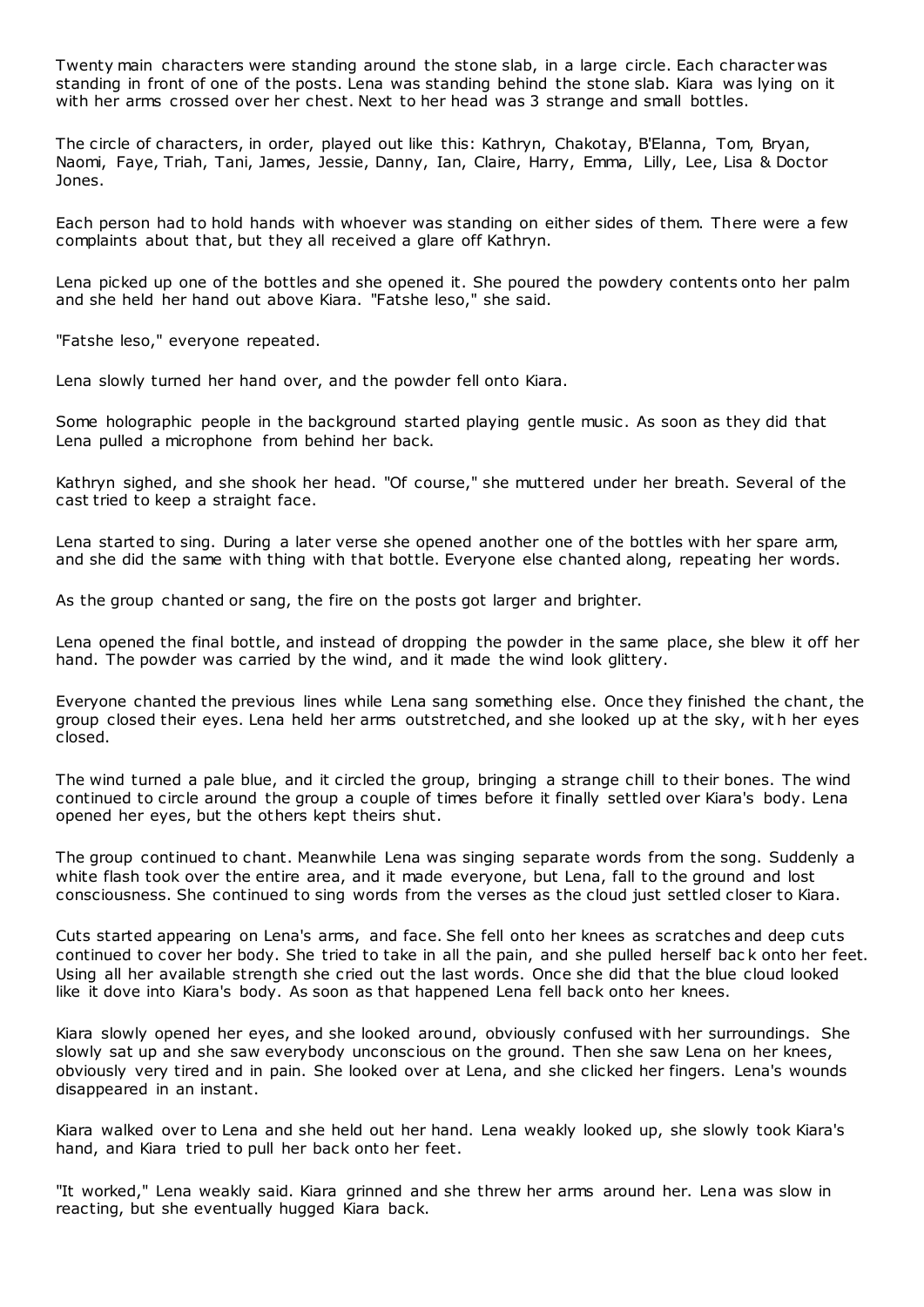Everyone else started to wake up. Most of them looked confused as they looked around.

"What the hell happened?" Emma asked.

"God knows, I'm not doing that again," Triah replied.

Kathryn and Chakotay saw Kiara and Lena, and they rushed over to them. The two girls broke apart. Kathryn just started hugging Lena tightly.

"I'm so proud of you," Kathryn said quietly.

"Thanks," Lena said.

Chakotay hugged both of them. Kiara, not wanting to be left out, joined in.

"Ooh, another group hug," Jessie said happily. She tried to go over to them, but James and Tani held her back.

"No Jess, it's a family hug, not us," James said.

Jessie eventually gave up, and she quickly turned serious. "It's so sad, I think I'm going to cry," she said and she did so.

"What is up with her?" Tani asked.

"I dunno, but her quick change of emotions really are starting to worry me," James replied. Doctor Jones was about to say something but he decided against it. What he doesn't know won't hurt him, or will it? There's a nice rhetorical question for everyone.

# **Two days later, the Ready Room:**

Kathryn, Chakotay, Kiara and Lena were all sitting on the sofa. Kathryn had a cup of coffee, Chakotay had tea, Lena and Kiara had Cherry Coke.

"You didn't tell me about those scars and stuff," Lena said as she rubbed her arm.

"Sorry, you weren't supposed to. If I told you it wouldn't of been much of a test, now would it?" Chakotay said.

"Test? You mean those gods were testing me. For what?" Lena asked.

"To see if you're sincere, and to prove your bravery," Chakotay replied.

"So how did the ceremony work then? When I was about to do the ceremony I didn't feel any different about her," Lena asked.

Chakotay shrugged his large shoulders. "Maybe her death made you think twice without even realising it. You didn't want her to stay dead so you naturally did your best. The gods probably sensed that, and they gave Kiara's soul back."

"I can't believe it, after all we've said to each other, you did that for me," Kiara said.

"I didn't have much of a choice. It was either me, or nobody. Actually, I do want to apologise for acting so, annoying," Lena said quietly.

Kiara shook her head, and she laughed slightly. "So do I, for being a heartless cow," Kiara said. The two girls laughed. Kathryn and Chakotay joined them.

Lena stood up. "I'd better be going, I have someone to see," she said.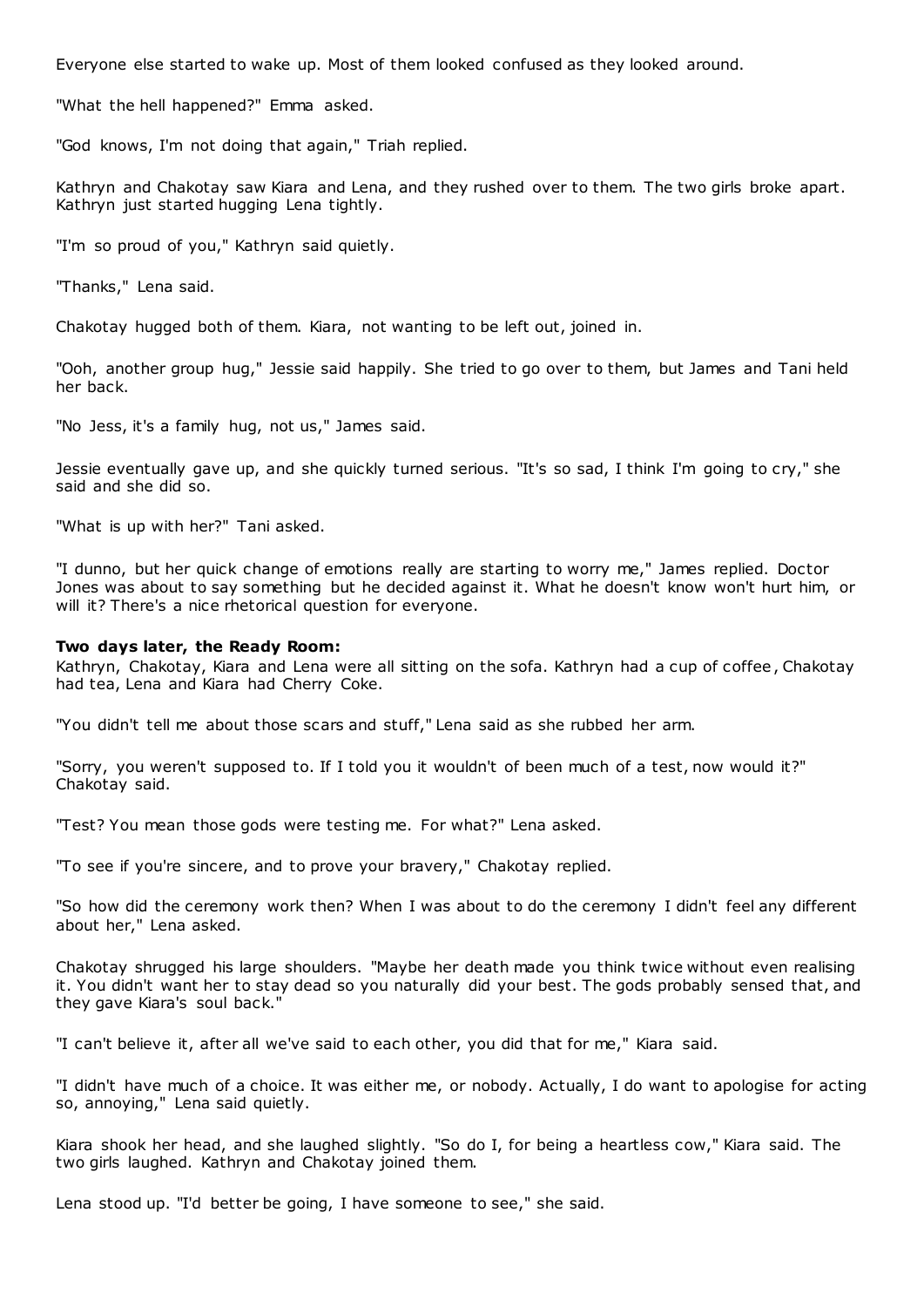"Ok, see you later," Kathryn said. The three watched Lena leave the room.

## **Outside Tani's Quarters:**

Lena arrived outside, surprised to find Ashley there.

"What are you doing?" Lena asked. Ashley jumped slightly and he turned to her.

"If she wants to apologise about something, then I should apologise to her first. It may help her a little," Ashley replied.

"I thought you already did," Lena said.

"Yeah, I did. But I have to apologise for something else," Ashley said.

"Well, I'll leave you to it. If you get the chance, tell Tani I briefly visited," Lena said.

"Will do," Ashley said. Lena continued down the corridor.

Tani's door opened. Tani saw who her visitor was and she walked away. Ashley followed her into the room.

"How are you doing?" he asked.

"Like I've said before, I'll live," Tani replied without even turning to look at him.

"Well if it means anything to you, I want to say I'm sorry," Ashley said.

The room was quiet for about half a minute. Tani turned around to look his way.

"What for?" she asked.

"For teasing you for all those years. I was just joking on with you, but that's not the point," Ashley replied.

Tani looked confused, and she sat down on the sofa. Ashley went closer to the sofa.

"Thanks, I appreciate that," Tani managed to say.

"Well, I'd better go then," Ashley said, and he turned to leave.

"Wait," Tani blurted out which stopped Ashley in his tracks. He turned around to look her way again. "I'm sorry too," Tani said.

"About what?" Ashley asked.

"I... I was jealous, so jealous that I thought everything was about and against me. I really thought you only friended me because of Lena. Then I... no it's stupid," Tani replied.

Ashley chuckled, "it's okay. I think I understand."

"You do? I don't," Tani said.

Ashley couldn't help but smile, "I think."

"Well okay, we're in the same boat," Tani said. She smiled herself. Ashley grinned at her.

"I was wondering where that went," Ashley said.

"Where what went?" Tani asked.